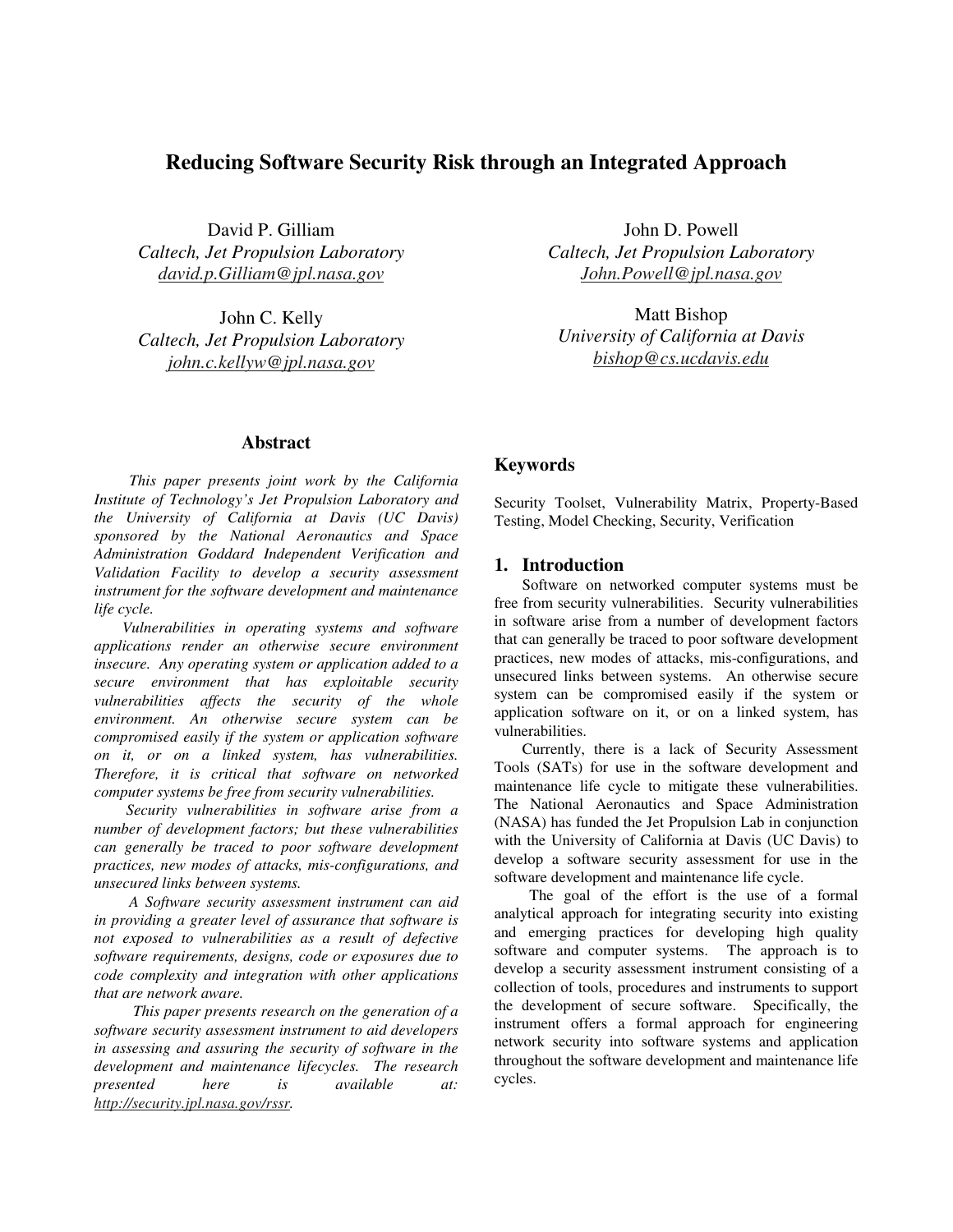The security assessment instrument has three primary foci: a Vulnerability Matrix (VM), a collection of Security Assessment Tools (SAT) which includes the development of a Property-Based Testing (PBT) tool, and a Model-Based Verification (MBV) instrument.

The VM is a database maintained by UC Davis as part of the Database of Vulnerabilities, Exploits, and Signatures (DOVES) project. It contains a list of vulnerabilities, the associated platform/application, and the exploit signature fields.

The VM provides a searchable knowledge base from which properties may be extrapolated for use with PBT and MBV. This knowledge base can also accommodate the discovery of new attacks not yet seen on the internet, but which may be discovered through MBV techniques.

The SAT is a collection of tools and programs that can be used to check the security of software requirements, designs and source code. Each of the SAT's includes a description of the tool and it use, its pros and cons, related tools, and where the particular tool can be obtained.

As part of the SAT, UC Davis is developing from a prototype a PBT tool. This PBT will slice software code looking for specific vulnerability properties. Property based testing is a tool that verifies properties against the code level implementation of a system. These properties are extracted from the VM, which may have grown due to properties being added through the use of MBV. Additionally, PBT is equipped with its own libraries that contain readily testable properties. Finally, used with the MBV, the PBT can provide verification of a model's fidelity to the system in the MBV.

The MBV component of the research is a operational approach to perform verification of software designs for compliance to security properties. The *Flexible Modeling Framework* (FMF) approach is an innovative model checking approach that will facilitate the development and verification of software security models as composable components

Model based verification uses precise abstractions. It offers the ability to verify security properties over system models early in the life cycle – before an implementation exists. MBV can effectively identify security anomalies that have not been discovered as a result of a known network security attack. These new anomalies may then be added to the Vmatrix Anomalies that are found in early lifecycle phases through the examination of abstractions (models) can be preserved and later passed on to the PBT for verification at the code level.

The inception of this work was previously reported to IEEE WETICE Workshop on Enterprise Security.[1],  $4<sup>th</sup>$ Annual Assurance Technology Conference at Glenn Research Center and the NASA OSMA Software Assurance Symposium '01 sponsored by the NASA Goddard IV&V Facility. Three parts have been accomplished to date, the Vulnerability Matrix (Vmatrix), the initial collection of Security Assessment Tools (SATs), and the Property Based-Testing (PBT) instrument. A fourth part, the Model-Based Verification (MBV) instrument will be completed in April, 2002.

Assessments of high profile NASA systems believed to be vulnerable to attack will provide a metric to determine the effectiveness of these activities and prototypes. The security assessment instrument will be verified on a JPL/NASA Class A Flight Project to assess the approach and the viability of the security assessment instrument for assuring the security of software on critical networked systems.

# **2. Vulnerability Matrix (Vmatrix)**

The VMatrix task was initiated to develop a searchable database containing a taxonomy of vulnerabilities and exposures and to catalogue them into libraries of properties that can be used in conjunction with the PBT and MBV instruments to assess the security of software code to assure that the software is free from the specified vulnerabilities and exposures. Of particular concern is that the properties of these vulnerabilities and exposures are not re-introduced during integration with operating systems or interoperability with other applications, nor in the introduction of upgrades to either the operating system or applications running on them.

Additionally, the information in the database is intended, in part, to provide network security professionals an understanding of the vulnerabilities and their exploits so they can better secure their systems. Equally important, it also provides developers with an understanding of the vulnerabilities and exposures in code that introduce security risks to software and systems. The intended goal is to enable developers to write more secure code and to provide a greater level of assurance that software code is not exposed to vulnerabilities when integrated with systems and other applications when used in a networked environment.

The Vmatrix, examines vulnerabilities and exposures and the methods used to exploit them. The VMatrix lists vulnerabilities and exposures along with their Common Vulnerabilities and Exposures (CVE) listing[2]. The VMatrix includes a brief summary and a description of the vulnerability or exposure, the affected software or operating system, how to detect the vulnerability or exposure and the fix or method for protecting against the exploit. Also included is catalogue information, keywords, and other related information as available, regarding the vulnerability or exposure. Interesting links, including links to Mitre with the CVE listing and the Ernst and Young website where vulnerabilities and exposures are ranked by severity and frequency among other factors, are also provided.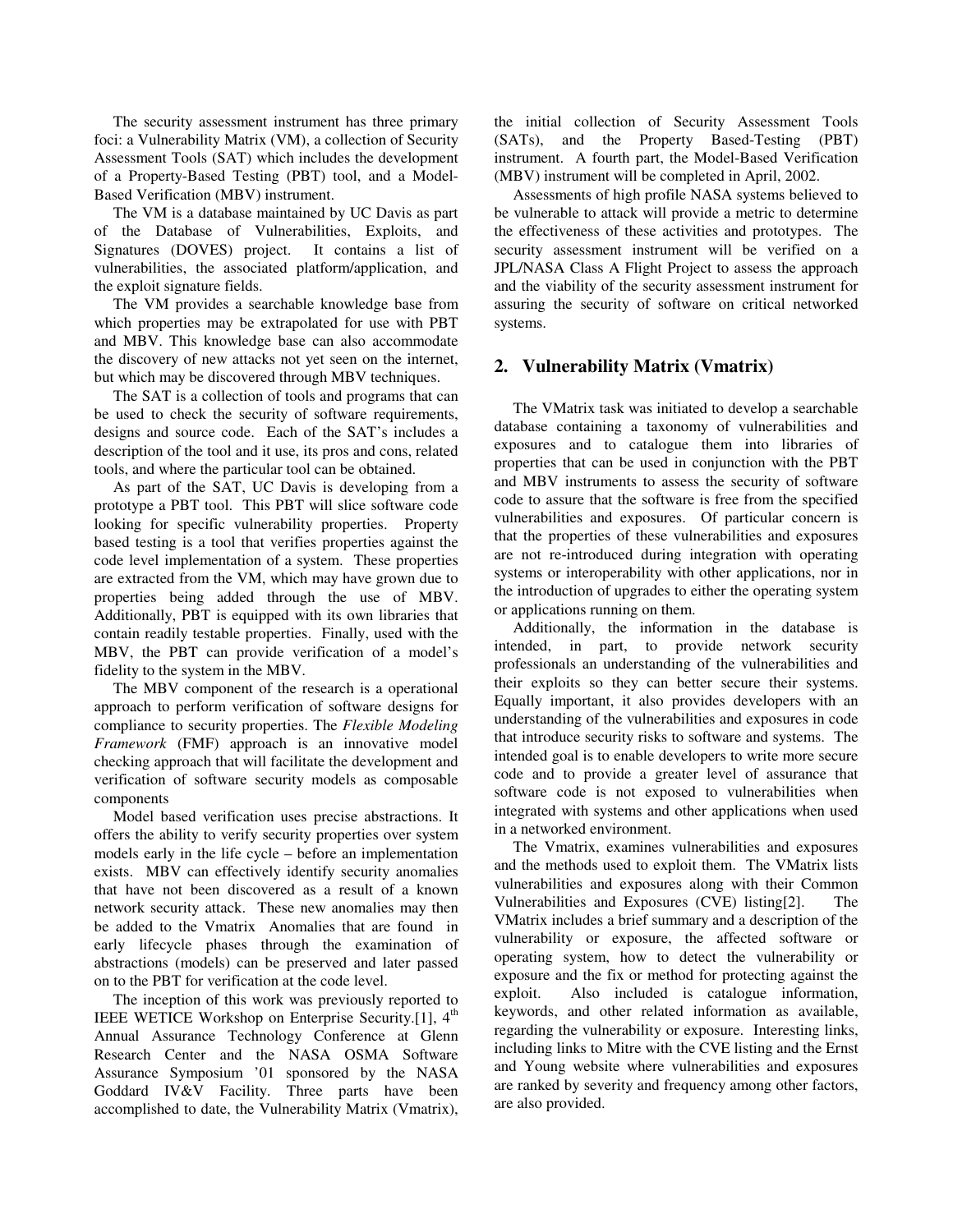The VMatrix led to the development and extension of a database controlled and maintained by UC Davis, the Database of Vulnerabilities, Exploits, and Signatures, (DOVES). DOVES contains additional vulnerabilities and exposures beyond that which is now contained in the VMatrix.

The Vmatrix, the DOVES database along with the SATs (discussed below) are available from websites at JPL and UC Davis which can be reached from: http://security.jpl.nasa.gov/rssr.

### **3. Security Assessment Tools (SATs)**

The Security Assessment Tools are free tools that have been developed and collected for use in testing and assuring the security of operating systems and software. This collection is provided as a list on the web sites noted above. The SATs are a listing of tools that contain a brief summary stating the purpose of the tool, where the tool can be obtained, and their use along with pros and cons of each of the tools. Also provided, is a list of similar tools or alternative tools, and a classification of each tool. A journal paper, "A Classification Scheme for Security Tools," provided on the SATs web page, discusses a classification scheme of these security related tools and their usage.

A more complete description of the tools and a discussion of how to use each of the tools is currently being developed. Additional SATs are being collected as they become available to include in the current list.

The SATs will be categorized and cross-referenced to alternate tools so that code developers, system administrators, and network and computer security professionals can have a central location to search for specific tools for use in writing secure software code and securing computer systems.

#### **4. Property-Based Testing**

The role of property-based testing is to bridge the gap between formal verification and ad hoc verification. This provides a basis for analyzing software without sacrificing usefulness for rigor, yet capturing the essential ideas of formal verification. It also allows a security model to guide the testing for security problems

Property-based testing [3] is a technique for testing that programs meet given specifications. The tester gives the specifications in a language that ties the specification to particular segments of code. The specification has assertions, which indicate changes in the security state of the program, and properties, which describe a specific set of states that are considered secure in this context. The idea is to ensure that the properties always hold.

The tester consists of two parts. The *instrumenter* inserts statements into the source code that emit assertions about the current state of execution. The *execution monitor* takes that information as input and determines if the current state of execution violates any of the properties. If so, the program has a security flaw. The instrumenter, execution monitor, and any libraries of desireable security properties make up the Tester's Assistant (TA).[4]



Our goal was to develop the TA to test programs written in C++ code for the UNIX environment. However, the TA task has been changed to test programs written in JAVA instead. This eliminates some problems such as pointer aliasing (because JAVA does not have it). It also introduces some problems, because certain system functions (such as the printing functions) are not written in JAVA. If the call to such a function is instrumented, the native code instrumented, or the statements must surround the call to the routine instead of being invoked as the first instruction in the routine. The first would require developing a much more general instrumenting tool, so we opt for the second. When the method being invoked is computed at runtime, the complexity of the wrapping instatements is considerable,

We have also modified the TASPEC specification language[5] to clarify ambiguities uncovered by our testing. For example, consider the assertions authenticated (bob), password (bob), password (alice) are present in the database. The instrumented program puts out the property authenticated (x) and password (x). Does the execution monitor report a violation, because there exists one value for x such that the property fails, or does it say the property is satisfied, because there exists one value of x such that the property holds? We have chosen the latter, but one could equally well choose the former. The only difference that would cause is in the writing of specifications.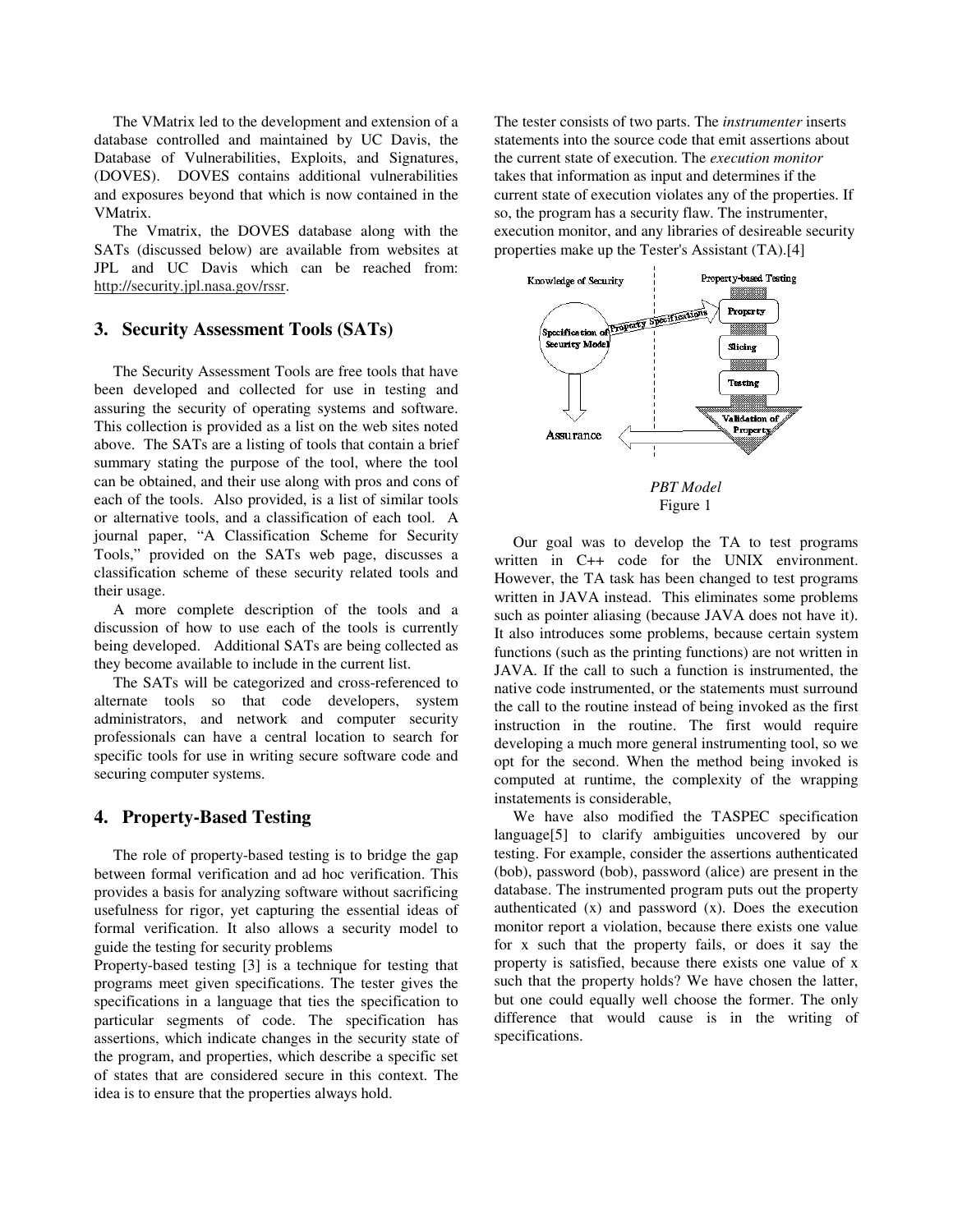# **5. Model-Based Security Specification and Verification**

Model based specification and verification make use of discrete finite models to verify compliance of the model to desired properties; in this case, software/network security properties. Network security properties often focus on characteristics that are manifested though the operation of multiple software applications and systems operating concurrently with an attacking process. The concurrent nature of the systems results in an operational space that is too large to effectively verify security properties through traditional testing of the implementation. Further, vulnerabilities introduced in the early phases of the development lifecycle are difficult or impossible to remove in later phases when an implementation is being tested. This results in the addition of cumbersome workarounds and "patches" to secure the software system. Model based verification offers the opportunity to verify properties early in the life cycle, providing a clearer understanding of the vulnerability issues within the system before an implementation exists.



Figure 2



 Processors P1, P2 Figure 3

Model checkers automatically explore all paths in a finite state space from a given start state in a computational tree. The objective is to verify system properties over all possible scenarios within a model. Model Checkers differ from more traditional heavyweight formal techniques in that:

- Model checkers are operational as opposed to deductive
- Model checkers provide counter examples when properties are violated (counter examples)
- Their goal is oriented toward finding errors as opposed to proving correctness since the model is an abstraction of the actual system



Model based verification techniques, such Model Checking, are not without drawbacks. Among them are the ability to model a system with a high degree of fidelity in a timely manner while the system evolves. This is particularly problematic in the earliest stage of development such as requirements and high-level design when the system definition is most volatile. This lack of agility limits an analysts ability to maintain an up to date model that and minimize the latency between the introduction of errors and their discovery.

A limitation specific to model checking is the state space explosion problem. Similar to the growth of the growth of the operational space mentioned above, the state space that a model checker must search to verify properties grows at an exponential rate as the model becomes more detailed. As shown in figures 2 through 4 the state space grows at a rate of  $m<sup>n</sup>$  where  $m$  is the range of possible values a variable may assume and *n* is the number of variables in the model. Despite the use of modeling techniques such as abstraction and homomorphic reduction it is infeasible to verify all but the most simplistic software systems in their entirety though model checking.

An innovative verification approach that employs model checking as its core technology is offered as a means to bring software security issues under formal control early in the life cycle while mitigating the drawbacks discussed above. The *Flexible Modeling Framework* (FMF) is an approach that employs: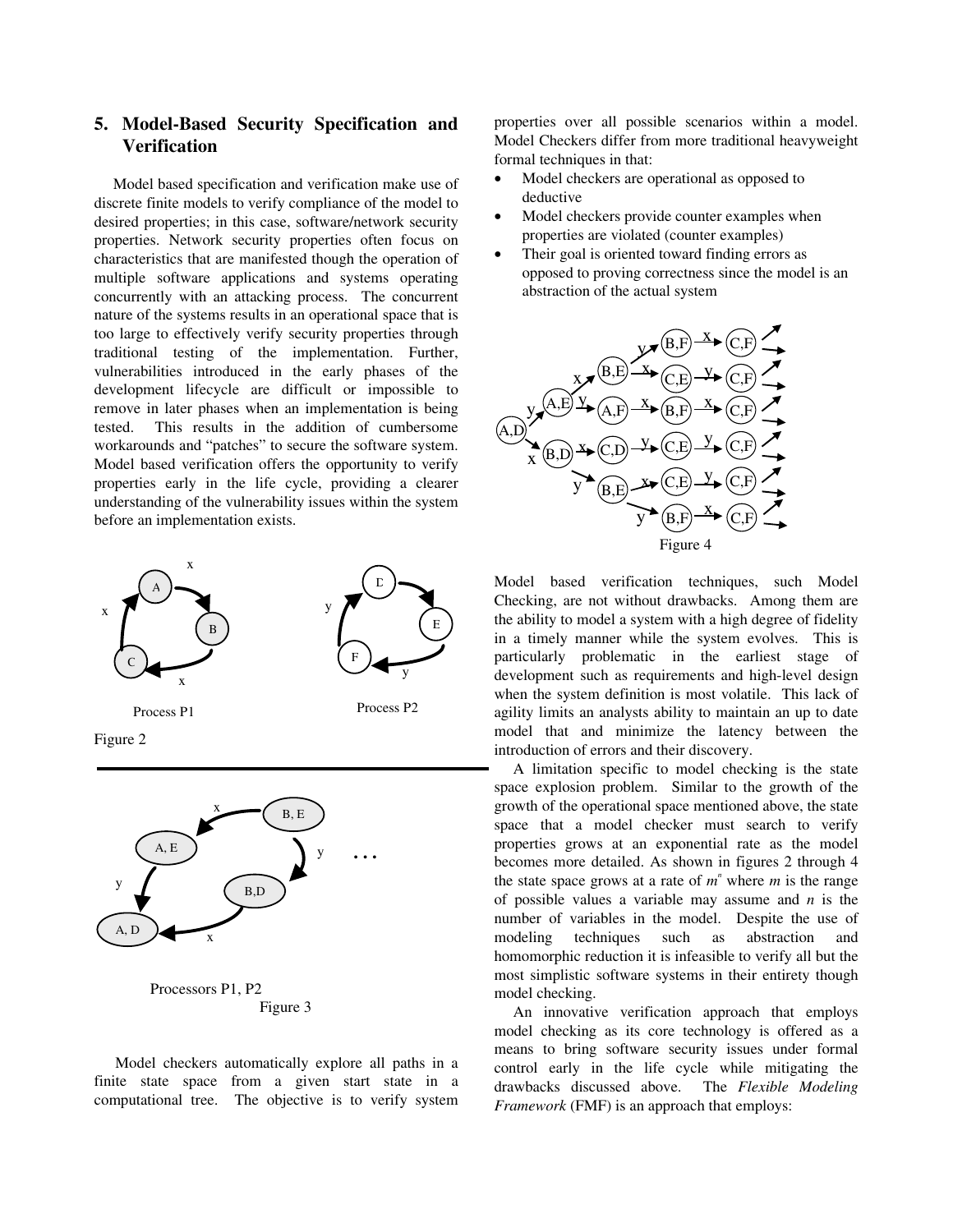- A system for building models in a component based manner to cope with system evolution in a timely manner
- A compositional verification approach to delay the effects of state space explosion and allow property verification results to be examined with respect to larger, complex models in an indirect manner.

Modeling in a component-based manner involves the building of a series of small model, which will later be strategically combined for system verification purposes. This correlates the modeling function with modern software engineering and architecture practices where by a system is divided into major parts, and subsequently into smaller detailed parts, and then integrated to build up a software system. An initial series of simple components can be built when few operational specifics are known about the system. However these components can be combined and verified for consistency with properties of interest such as software security properties. As the system evolves only the affected components need be modified. Further by retaining knowledge from previous verifications the effort of re-verifying properties may be reduced significantly. This will result in a decreased cycle time for verification of model updates thus improving the timeliness of the formal verification results. As more is learned about the system's specific manner of accomplishing its task(s) the affected model components can be:

- Modified to reflect the more detailed approaches developed during the design phase.
- Segmented into its own series of components when the complexity of the high level component begins to exhibit state space explosion problems.

The approach of compositional verification used in the FMF seeks to verify properties over individual model components and then over strategic combinations of them. The goals of this approach are to: 1) infer verification results over systems that are otherwise to large and complex for model checking from results of strategic subsets (combinations) while minimizing false reports of defects. 2) Retain verification results from individual components and combination to increase the efficiency subsequent verifications and ultimately aid in the strategic combination selection process. The FMF verification process begins determining which model components are safe and unsafe with respect to the property in question. Then, the strategic combination process seeks to build up relationships between components. Figure 5 shows an example where the components  $C_1$  and  $C_3$  are safe with respect to some security property while the states  $C_2$  and  $C_4$  are unsafe. Relationships between  $C_1$  and  $C_2$  as well as

 $C_3$  and  $C_4$  are shown. Since C2 is individually unsafe,  $C_1$ is individually safe and the combination  $C_1$  and  $C_2$  is safe,  $C_1$  is said to *mitigate*  $C_2$ . Conversely C3 is safe and C4 is unsafe and the combination of the two components is unsafe. In this case  $C_4$  is said to *undermine*  $C_3$ . It bears noting that two components that are labeled individually safe may produce and unsafe security condition when combined and vise versa.



Maintaining the network of relationships for each property will allow future verifications of the property to be accomplished by noting the relationships that were used to make earlier verification inferences and only reverifying the relationships affected by a component change or addition.

This approach is currently under development and shows promise for early life cycle detection of security vulnerabilities. The approach may be generalized and/or tailored in future work for applicability to non-security domains such as safety.

# **6. Instrument Integration**

The various parts of the Security Assessment Instrument can be used separately or in combination (See Figure 6) providing the additional benefits of:

- Reduced rework to identify security properties
- Increased confidence in the system through verification at multiple times during the development and maintenance lifecycle
- One tool is capable of verifying the input and output of another tool in the instrument
- Finding additional attacks yet to be seen in the wild (attacks that have not yet been seen outside of a laboratory environment) and test for their viability and severity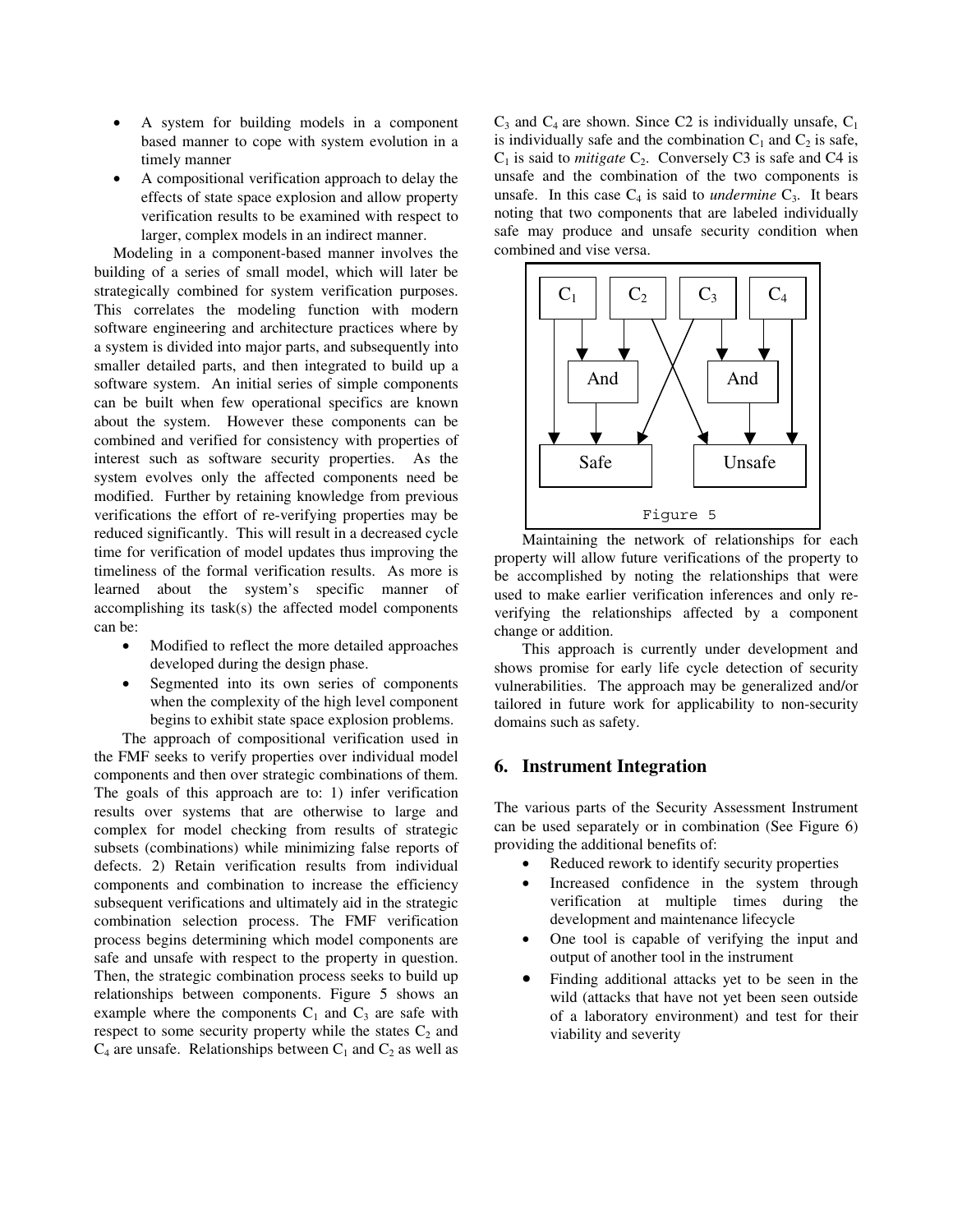

#### **6.1. Vulnerability Matrix (VMatrix)**

The vulnerability matrix provides a searchable knowledge base from which properties may be extrapolated for use with PBT (See Section 6.1.) and Model Based Verification (MBV) (See Section 6.3.). This knowledge base can also accommodate the discovery of new attacks not yet seen in the wild that may be discovered through MBV techniques.

#### **6.2. Property Based Testing (PBT)**

Property based testing is a tool that verifies properties against the code level implementation of a system. These properties are extracted from the VMatrix (See Section 6.1.), which may have grown due to properties being added through the use of MBV (See Sec 6.3.). Additionally, PBT is equipped with its own libraries that contain readily testable properties. Finally, used with the MBV, the PBT can provide verification of a model's fidelity to the system in the MBV.

#### **6.3. Model Based Verification (MBV)**

Due to the fact that Model based verification uses precise abstractions; it offers the ability to verify security properties early in the life cycle – before an implementation exists. The MBV can effectively identify and notify the VMatrix of security anomalies that are not yet seen in the wild (See Sec 6.1.). Anomalies found early in the lifecycle by examining abstractions can later be passed on to the PBT for verification at the code level (See Sec 6.2.).

### **7. Conclusion**

The four parts of the integrated approach for detecting security vulnerabilities in software form a coherent technique for examining systems for software security flaws. Each part can be used independently or in conjunction with another. When used in conjunction with each other, synergistic benefits are leveraged to classify and understand security properties for modeling and testing. The VMatrix and model-based checking provide the properties that the software must meet; the propertybased tester checks that implementations do indeed meet these properties. The VMatrix forms the beginning of a library of properties. Property-based testing requires properties expressed in TASPEC to test against. Training in the writing of more secure programs flows directly from the library of security properties. Placing these properties in the context of a particular system environment is an important part of improving the quality of software and systems.

### **8. Acknowledgements**

The research described in this paper is being carried out at the Jet Propulsion Laboratory, California Institute of Technology, under a contract with the National Aeronautics and Space Administration, and the University of California at Davis under a subcontract with the Jet Propulsion Laboratory, California Institute of Technology.

# **9. References**

[1] D. Gilliam, J. Kelly, M. Bishop, "Reducing Software Security Risk Through an Integrated Approach," Proc. of the Ninth IEEE International Workshops on Enabling Technologies: Infrastructure for Collaborative Enterprises (June, 2000), Gaithersburg, MD, pp.141-146.

[2] Published and maintained by Mitre. The CVE listing can be found at: http://cve.mitre.org/

[3] G. Fink, M. Bishop, "Property Based Testing: A New Approach to Testing for Assurance," *ACM SIGSOFT Software Engineering Notes* **22**(4) (July 1997).

[4] M. Bishop, "Vulnerabilities Analysis," *Proceedings of the Recent Advances in Intrusion Detection* (Sep. 1999).

[5] J. Dodson, "Specification and Classification of Generic Security Flaws for the Tester's Assistant Library," M.S. Thesis, Department of Computer Science, University of California at Davis, Davis CA (June 1996).